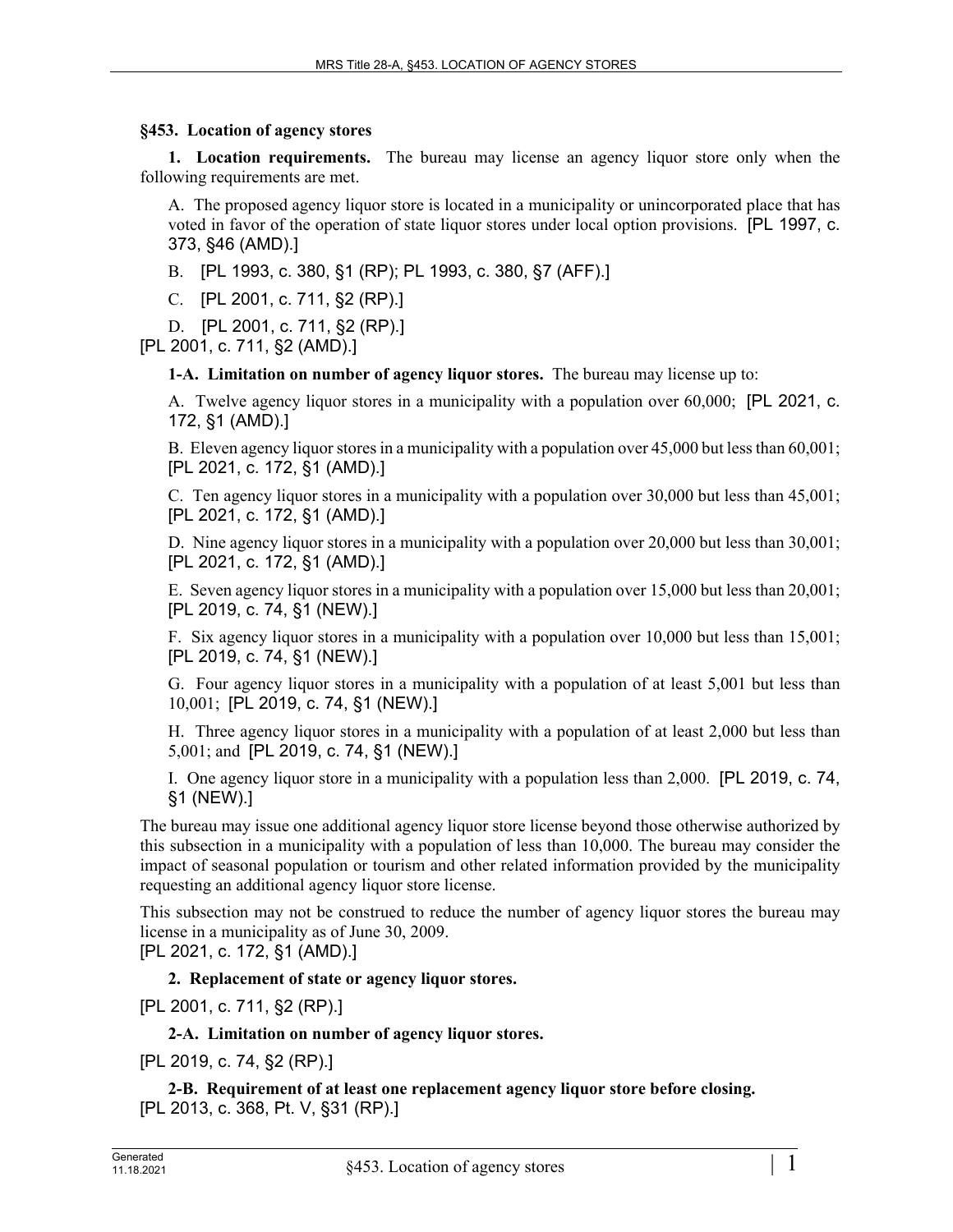**2-C. Licenses.** The bureau shall consider whether the applicant can satisfy the following criteria when determining whether to issue an agency liquor store license under this section:

A. If the applicant has previously held a license to sell malt liquor and wine for off-premises consumption, the applicant was not found by the District Court to have committed a violation of any provision of this Title or rule of the bureau within the last year; [PL 2019, c. 404, §5 (AMD).]

B. If the applicant is applying for an agency liquor store license in a municipality with a population of 1,000 or more, the applicant will be able to stock at least \$10,000 worth of spirits purchased from the State or the State's wholesale distributor upon issuance of an agency liquor store license. If the applicant is applying for an agency liquor store license in a municipality with a population of 999 or less, the applicant will be able to stock at least \$5,000 worth of spirits purchased from the State or the State's wholesale distributor upon issuance of an agency liquor store license; [PL 2017, c. 167, §4 (AMD).]

C. The applicant can purchase the initial stock of spirits using a bank check or other financial instrument that certifies that funds are available; and [PL 2017, c. 167, §4 (AMD).]

D. The applicant demonstrates that the applicant is likely to be a responsible licensee. [PL 2017, c. 167, §4 (NEW).]

[PL 2019, c. 404, §5 (AMD).]

**2-D. Exception.**  [PL 2017, c. 167, §5 (RP).]

**3. Measurement of distances.** 

[PL 1993, c. 380, §5 (RP); PL 1993, c. 380, §7 (AFF).]

# **4. Procedure for selection of agency liquor store location.**

[PL 1991, c. 622, Pt. K, §4 (RP).]

**5. Aggrieved applicants.** 

[PL 1991, c. 622, Pt. K, §5 (RP).]

#### SECTION HISTORY

PL 1987, c. 45, Pt. A, §4 (NEW). PL 1987, c. 342, §22 (AMD). PL 1989, c. 502, Pt. B, §§26- 28 (AMD). PL 1991, c. 528, Pt. E, §34 (AMD). PL 1991, c. 528, §RRR (AFF). PL 1991, c. 591, Pt. E, §34 (AMD). PL 1991, c. 622, Pt. K, §§3-5 (AMD). PL 1993, c. 380, §§1-5 (AMD). PL 1993, c. 380, §7 (AFF). PL 1997, c. 373, §46 (AMD). PL 2001, c. 711, §2 (AMD). PL 2003, c. 20, Pt. SS, §§1, 2 (AMD). PL 2003, c. 20, Pt. SS, §8 (AFF). PL 2003, c. 51, Pt. C, §2 (AFF). PL 2009, c. 213, Pt. JJJJ, §§1, 2 (AMD). PL 2013, c. 253, §1 (AMD). PL 2013, c. 269, Pt. A, §§5, 6 (AMD). PL 2013, c. 368, Pt. V, §31 (AMD). PL 2015, c. 128, §1 (AMD). PL 2015, c. 221, §§1, 2 (AMD). PL 2015, c. 494, Pt. A, §31 (AMD). PL 2017, c. 167, §§4, 5 (AMD). PL 2019, c. 74, §§1, 2 (AMD). PL 2019, c. 404, §5 (AMD). PL 2021, c. 172, §1 (AMD).

The State of Maine claims a copyright in its codified statutes. If you intend to republish this material, we require that you include the following disclaimer in your publication:

*All copyrights and other rights to statutory text are reserved by the State of Maine. The text included in this publication reflects changes made through the First Special Session of the 130th Maine Legislature and is current through October 31, 2021. The text*  is subject to change without notice. It is a version that has not been officially certified by the Secretary of State. Refer to the Maine *Revised Statutes Annotated and supplements for certified text.*

The Office of the Revisor of Statutes also requests that you send us one copy of any statutory publication you may produce. Our goal is not to restrict publishing activity, but to keep track of who is publishing what, to identify any needless duplication and to preserve the State's copyright rights.